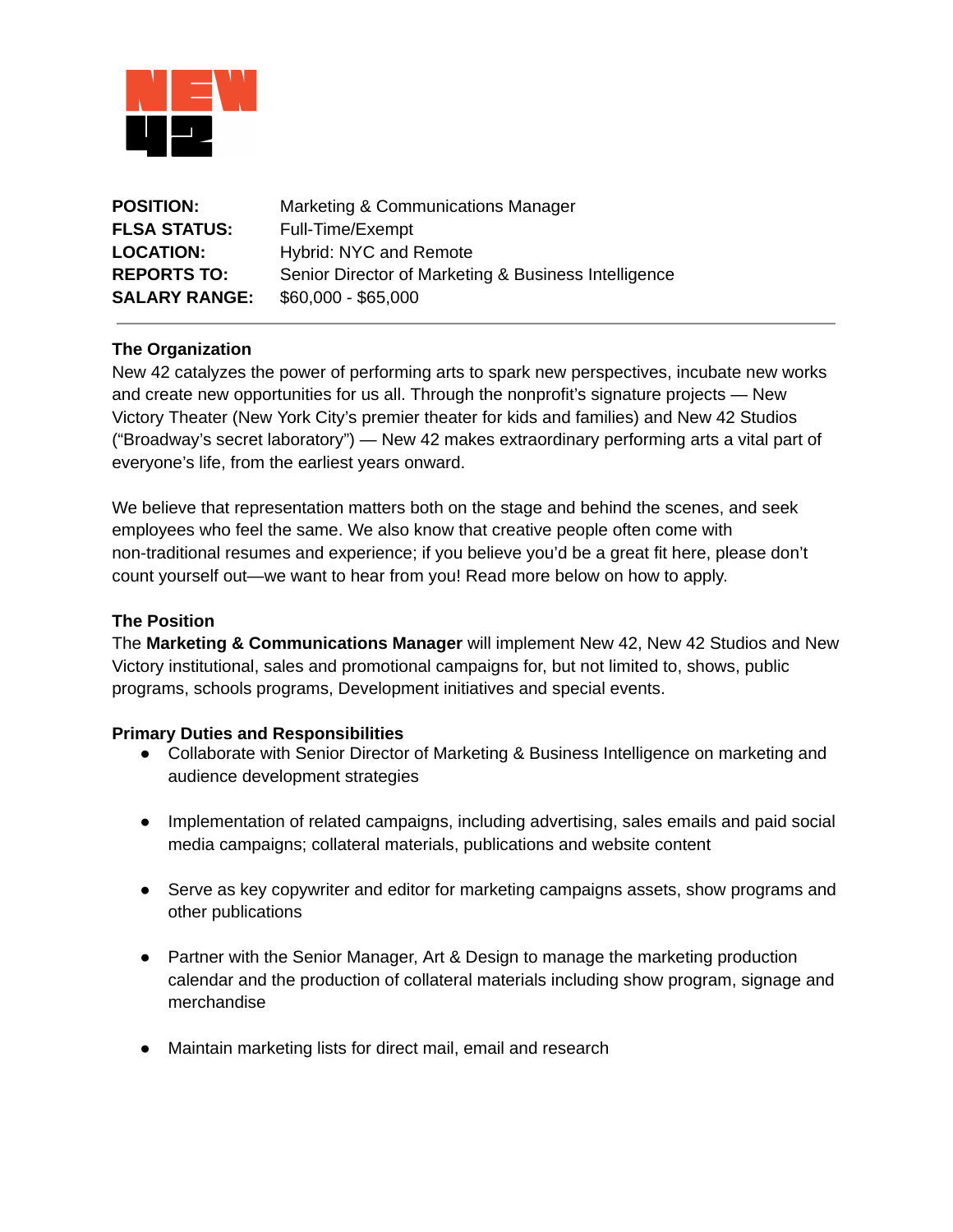

- Create and maintain campaign reporting and analysis to ensure that campaign goals are met
- Reconcile institutional and show marketing budgets with Finance
- Collaborate with Media & Communications and Public Engagement teams to manage marketing and community partnerships
- Coordinate and participate in organizational events (e.g. street fairs, community events)
- Actively engage and participate in ongoing Equity, Diversity, and Inclusion work within the organization, including the centering of anti-oppressive practices within the Marketing and Communications department for the advancement of New 42 as an anti-racist organization

# **Essential Knowledge & Qualifications**

- 3+ years professional marketing management experience, preferably in performing arts or cultural institutions
- Strong project management skills with proven ability to work collaboratively in a fast-paced environment
- Excellent written and verbal communication skills
- Proven experience with email marketing systems and CRM tools (*Tessitura*, a plus)
- Proficiency with Google Suite and Microsoft Office applications and project management systems

# **Why Should I Apply?**

New 42 provides employees with a generous benefits package which includes health, vision, and dental insurance (that begins the first day of employment), a pension plan (following one year of employment with 100% vesting after 3 years eligible service), 403(b) tax-deferred savings plan, short and long-term disability, Flexible Spending Account, a commuter benefit plan, and generous paid time off.

# **Equal Opportunity Employer**

New 42 is an Equal Opportunity Employer and prohibits discrimination and harassment of any kind: New 42 is committed to creating a diverse environment and is proud to be an equal opportunity employer. All qualified applicants will receive consideration for employment without regard to race, color, religion, gender, gender identity or expression, sexual orientation, national origin, genetic information, predisposition or carrier status, disability, age, military or veteran status, or any other status protected by applicable law.